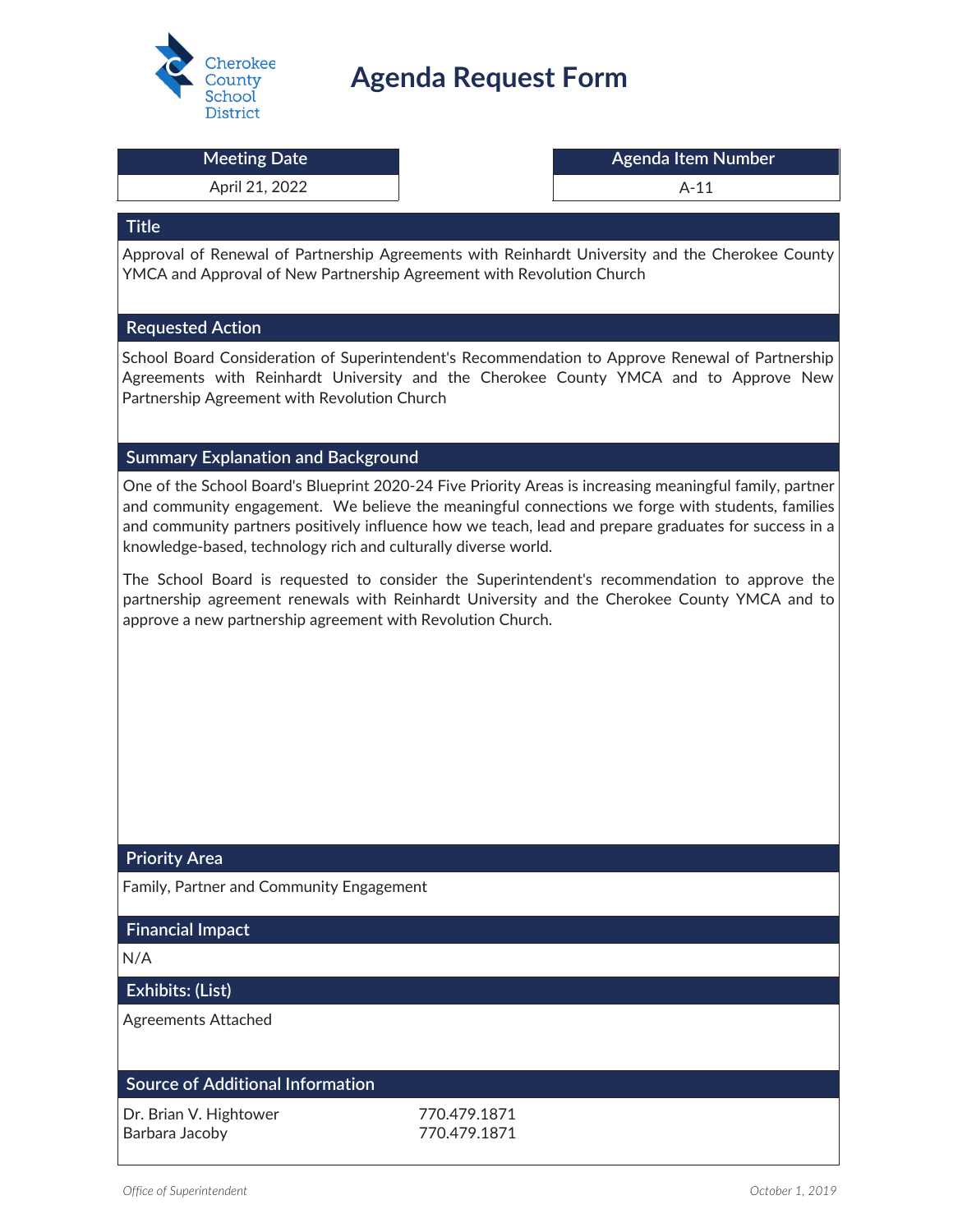#### PARTNERSHIP AGREEMENT

#### **BETWEEN**

#### THE CHEROKEE COUNTY BOARD OF EDUCATION

#### AND

#### REINHARDT UNIVERSITY

This agreement entered into on this  $13<sup>th</sup>$  day of October, 2016 21<sup>st</sup> day of April, 2022 by and between The Cherokee County Board of Education, hereinafter referred to as the "School Board" And Reinhardt University.

WHEREAS, the School Board's mission is to educate the emerging generation through learning environments designed to increase the performance of all students; and,

WHEREAS, one of the School Board's Major System Priorities is to increase parental and community involvement through public engagement policies and practices that treat parents, businesses, community-based organizations and agencies, local institutions of higher learning and other public entities as true partners in the educational process District's Priority Areas is Family, Partner and Community Engagement; and,

WHEREAS, Reinhardt University is an academic, spiritual and social community of teachers, learners and supporters who exist within an environment of Christian caring to educate students as whole persons; and,

WHEREAS, Reinhardt University contributes to the larger community as a vital and responsible member by offering community services that further learning and contribute to the greater good; and,

WHEREAS, Reinhardt University strives to develop a sense of community through individual service and cooperative efforts which develop and exemplify the values of honesty, integrity, personal responsibility, civic responsibility and service.

Now therefore in consideration of the covenants and conditions set forth herein the parties agree as follows: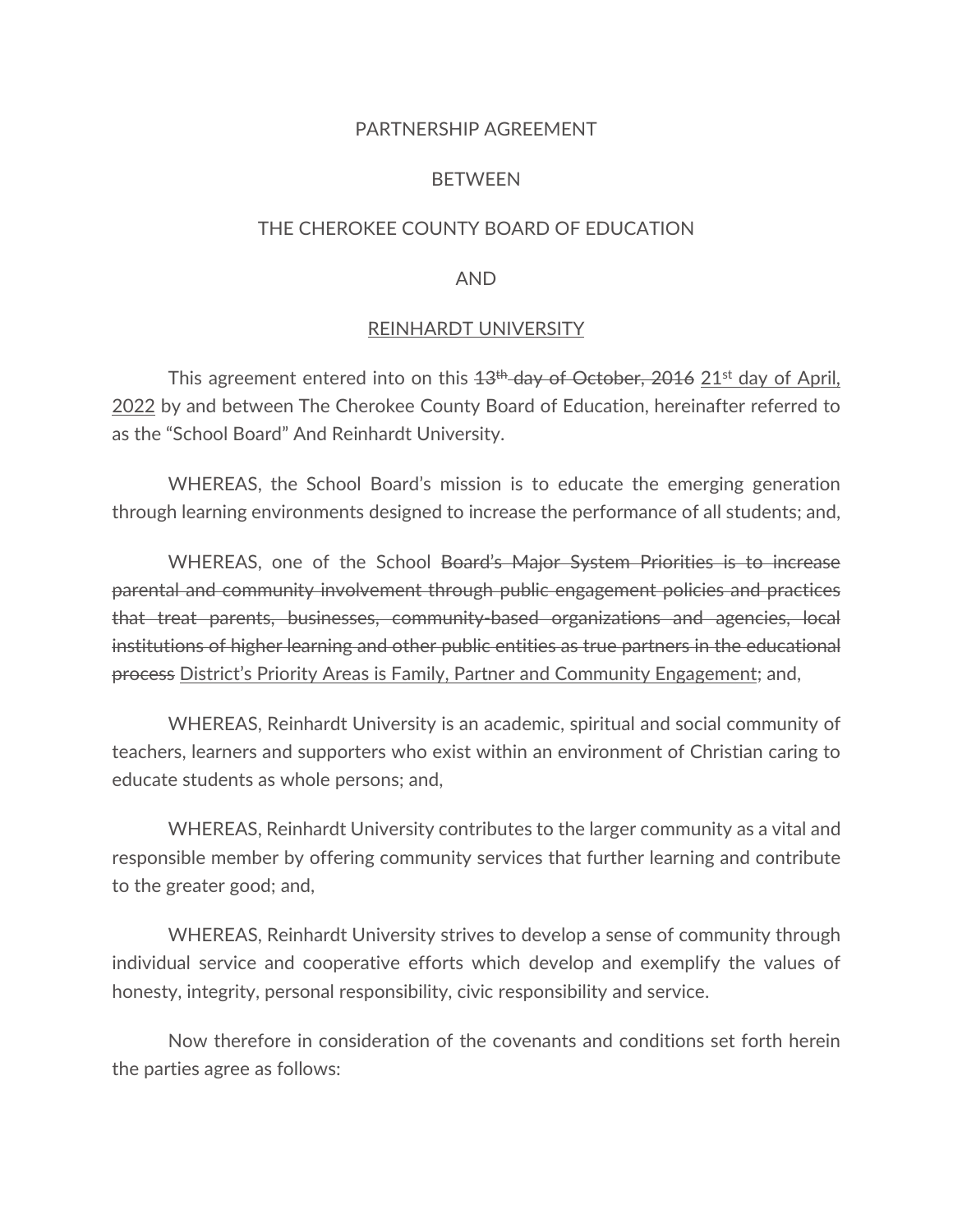## ARTICLE I

The parties agree that the foregoing recitals are true and correct and incorporated herein by reference:

## ARTICLE II

The School Board will:

1. Actively recruit/hire Reinhardt students who are interested in working for one of the school system's Afterschool Programs and will provide an advertisement for distribution to Reinhardt University.

2. Offer school-site opportunities for Reinhardt students to fulfill site-based community service requirements.

3. The Office of Educational Programs, Student Support, Accountability and Professional Development will place Reinhardt University student teachers in classrooms for the Candidate Teaching Experience with teachers who have a foundation in differentiation of instruction and successfully practice the skills and strategies of differentiated instruction (as available).

4. Offer use of the Cherokee County Teacher Center to Reinhardt students.

5. Cherokee County Schools District's three-year Technical/Career initiative will continue to include opportunities for collaboration with Reinhardt University. These will include but not be limited to inclusion on district-wide and school-based advisory committees, career pathways and program of study development, work-based learning experiences and Career Fair participation.

6. Continue joint enrollment programs for Cherokee County students, as provided through previous agreements.

7. Implement Junior Achievement programs that will utilize Reinhardt students.

8. Waive facility use rental fees based on Reinhardt's request to use school system facilities.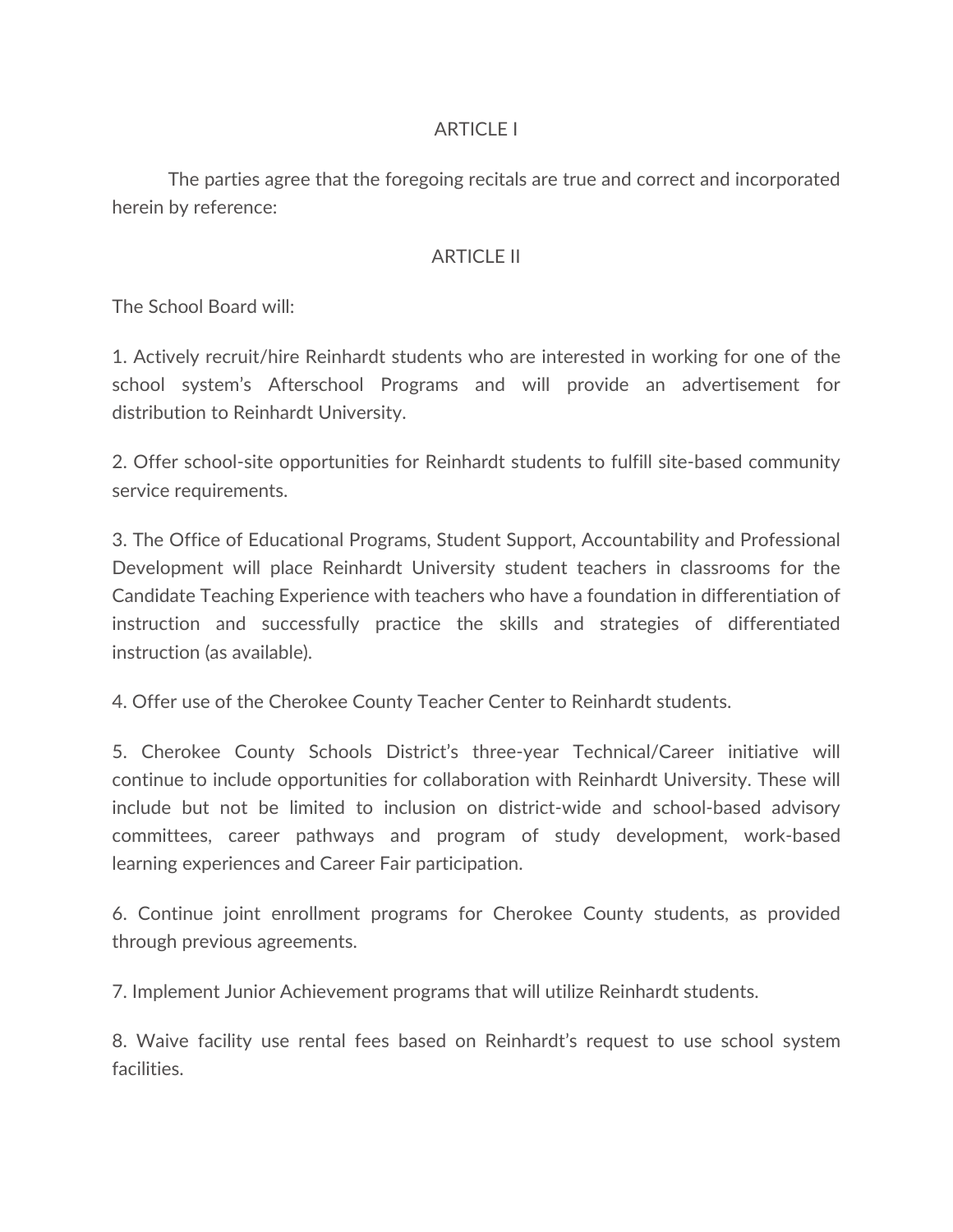9. Provide continued support of "A Day for Reinhardt" the Cherokee County Scholars Program by school system employees.

10. Participate in a Cherokee County School District/Reinhardt University Forum, involving at least two meetings annually designed for the express purpose of planning, developing and implementing programs beneficial to students attending both institutions.

11. Agree to establish a representative Advisory Council (composed of School District employees) to assist in the improvement of teaching and learning as it relates to both parties.

12. Consider the potential/feasibility of establishment of a future laboratory school that would serve Cherokee County students and provide for research/training/education opportunities for Reinhardt students.

13. Provide continued support of continuing education initiatives and associated alumni functions as it pertains to the Price School of Education.

14. Pursue joint grant opportunities in both parties' best interests.

## ARTICLE III

Reinhardt University will:

1. Provide access to the Funk Heritage Center and Bennett History Museum to school system employees/students: The area will consist of a natural history museum, nature trails and a natural village. The concept will encourage active, integrated participation; special programs; music seminars; history programs; art and ancient skills.

A. Conduct an open house (possibly one on a staff development day) for school employees at each level.

B. Establish a Student Advisory Panel to develop programming within the museum.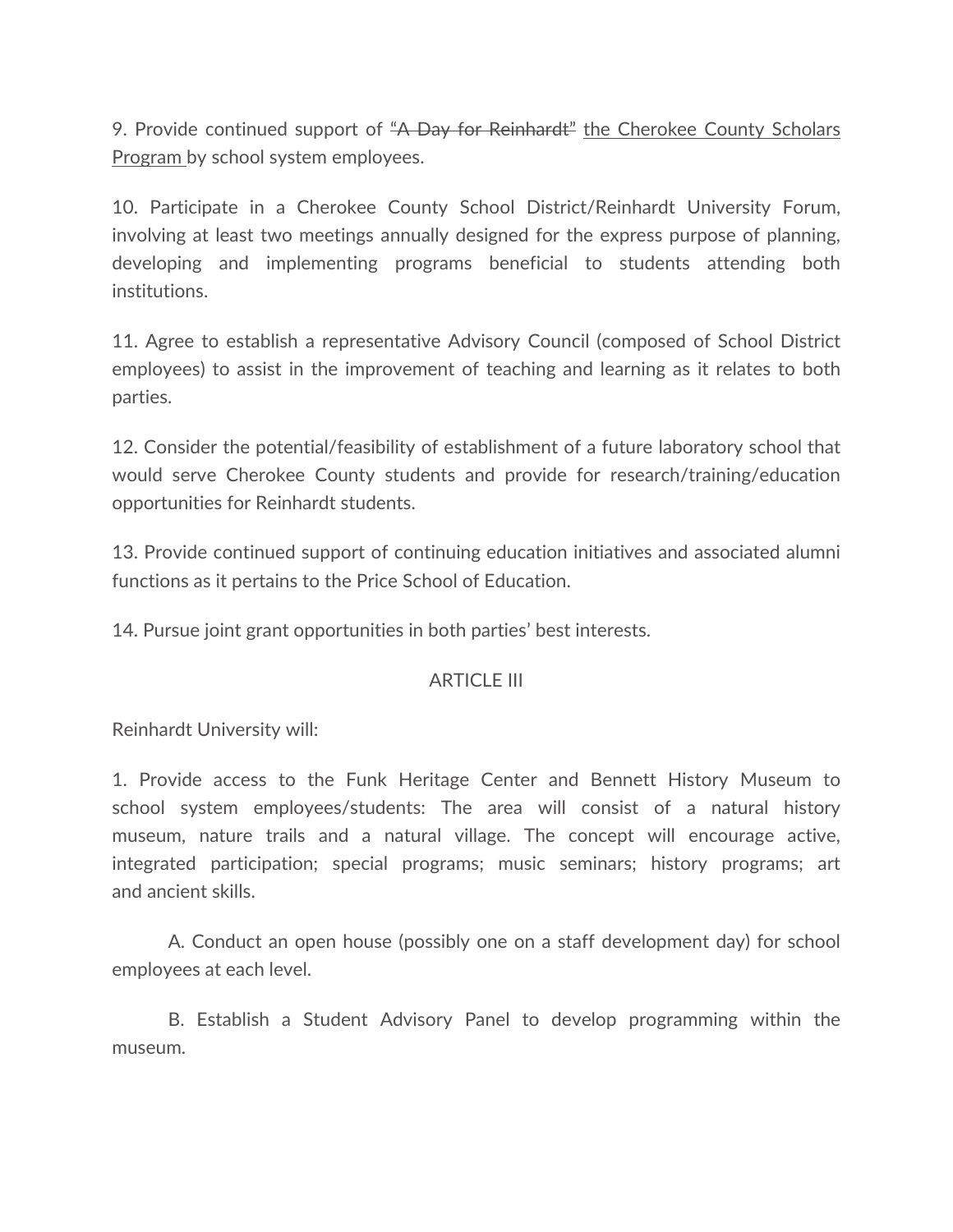C. Provide the opportunity for field trips, as well as special events and shows, for Cherokee County students for a nominal fee.

D. Provide the opportunity for interested high school students to work in the museum.

2. Provide use of the Reinhardt Broadcast Center by the high school Video Production Classes, as university schedule permits.

3. Provide use of the Reinhardt Instructional Resource Center to employees of the Cherokee County School System. Scheduling not to interfere with student use.

4. Consider providing opportunities for Cherokee County students to fulfill a future community service graduation requirement.

5. Continue joint enrollment programs for Cherokee County students, as provided through previous agreements.

6. Provide judges for the School System Science Fair, Young Authors Fair, Governors Honors, Speech Contests and other related functions.

7. Provide continued assistance in the areas of technology, curriculum development and textbook adoption.

8. Provide the opportunity for reciprocal use of facilities, as scheduled and limited to four times per year, including but not limited to: use of the Fine Arts Center for art exhibits, future band/choral festivals in the Performing Arts Center, use of facility for testing of students, etc.

9. Abide by the rules and regulations contained in the facility use contract at each school facility that Reinhardt University may use and those contained in the Community Use of System Facilities Policy (KG). All other fees associated with the use of facilities will apply (supervisory, custodial, security, etc.).

10. Reinhardt University will offer scholarships to students residing in Cherokee County in the amount of \$500 for any Cherokee County student who meets the entry requirements, \$1,000 for students with a 2.8 (or above) GPA and \$2,000 if students have a 2.8 (or above) GPA and live in the dormitory. These scholarships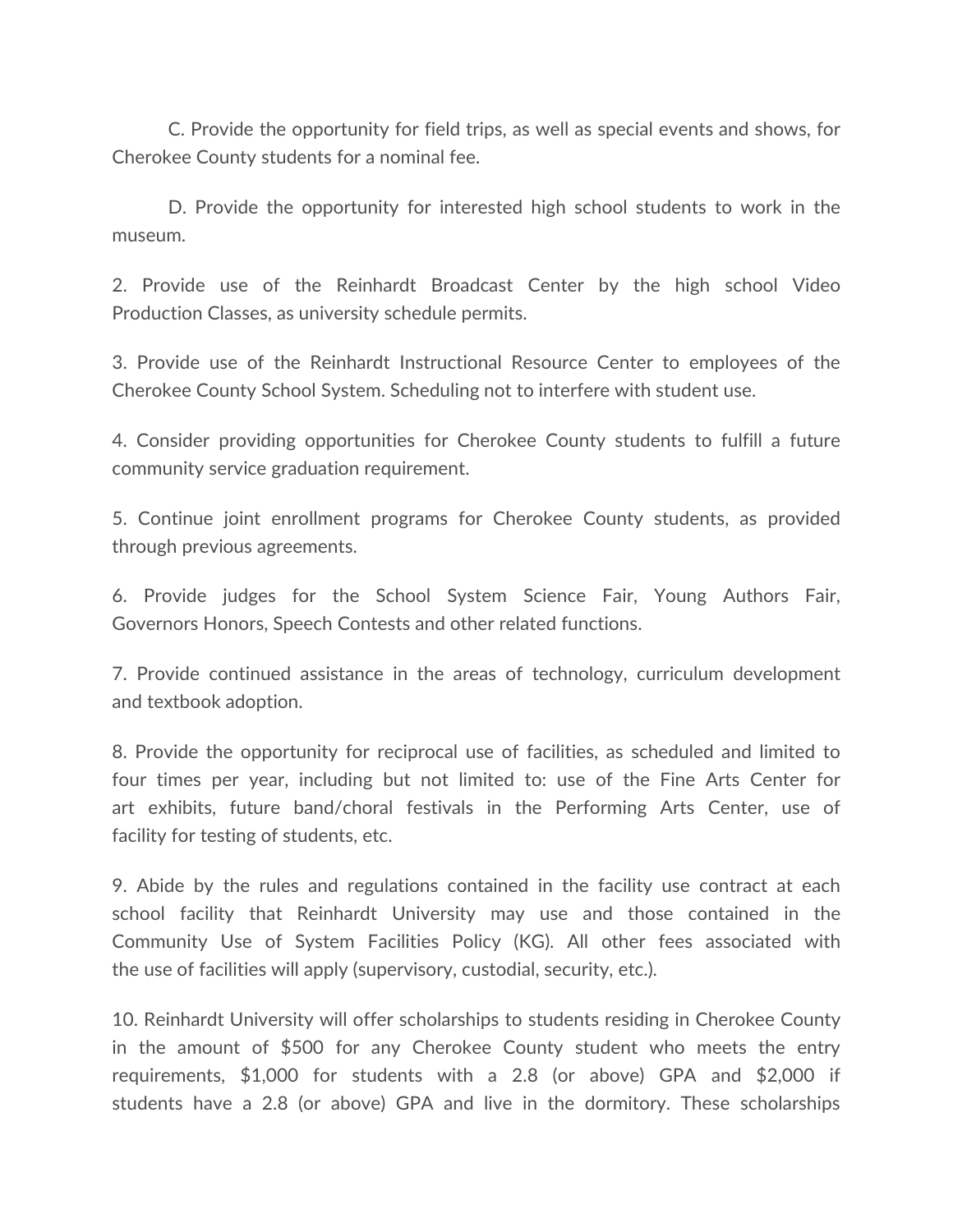shall further apply to Cherokee County School District paraprofessional employees who are part-time students in the transitional paraprofessional four-year degree program for teacher preparation. All appropriate financial aid opportunities shall apply to these students.

11. Pursue joint grant opportunities in both parties' best interests.

12. Participate, where feasible, in academic enhancement programs and other appropriate opportunities with students, teachers and staff at R.M. Moore Elementary School.

13. Reinhardt University shall inform students of System's requirement that, prior to commencement of an applied learning experience, they must complete a criminal background check, and provide clean results indicating no crimes of moral turpitude. Students shall be responsible for completing, and paying for, such background checks as may be required by the System. The System reserves the right to reject any participant who does not meet its minimum background requirements.

14. Accept all children/interested participants for participation within its programs without regard to their gender, race, political affiliation, age, national origin or handicapping condition or any other discrimination recognized and prohibited by State or Federal Law. Children/participants with handicaps must be provided all necessary levels of supervision and must be included within the activities of the partnering organization. As a result of this partnership agreement, Reinhardt must adhere to all local, State or Federal laws regarding education.

## ARTICLE IV

The term of this contract is October 13, 2016 through Oct. 13, 2017 April 21, 2022 through April 21, 2023. This contract shall automatically renew for additional terms not to exceed five years unless either party notifies the other at least 60 days prior to renewal date.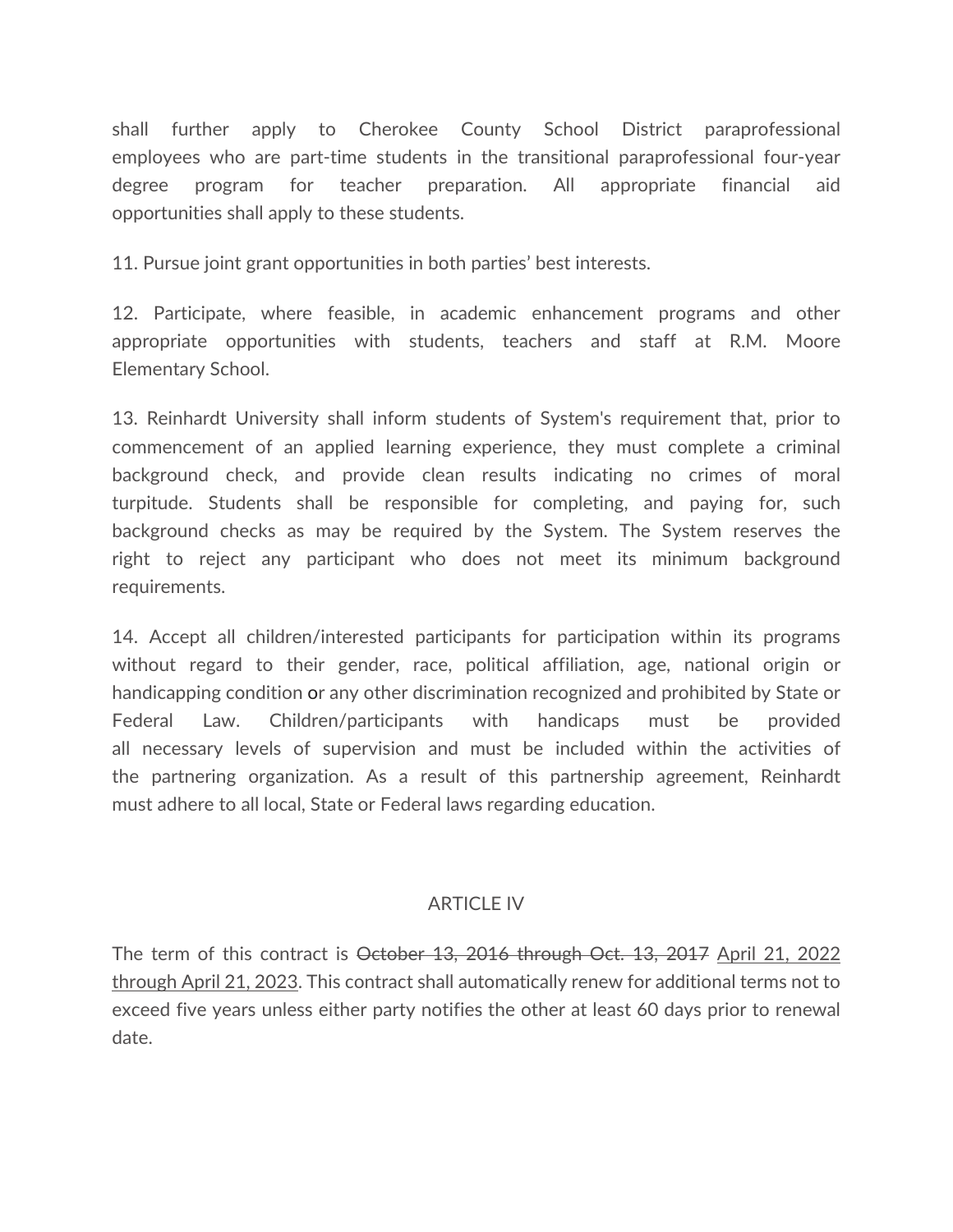## ARTICLE V

This contract may be terminated by either party upon thirty (30) days written notice to the other party with or without cause. All notice of this contract shall be given to the Superintendent of Cherokee County Schools at 110 Academy Street, Canton, Georgia 30114, and to the President of Reinhardt University, 7300 Reinhardt Circle, Waleska, Georgia 30183.

IN WITNESS WHEREOF the parties have executed this document the first date referred to herein.

REINHARDT UNIVERSITY

THE CHEROKEE COUNTY BOARD OF EDUCATION

\_\_\_\_\_\_\_\_\_\_\_\_\_\_\_\_\_\_\_\_\_\_\_\_\_\_\_\_\_\_\_\_\_

\_\_\_\_\_\_\_\_\_\_\_\_\_\_\_\_\_\_\_\_\_\_\_\_\_\_\_\_\_\_\_\_\_

\_\_\_\_\_\_\_\_\_\_\_\_\_\_\_\_\_\_\_\_\_\_\_\_\_\_\_\_\_\_\_\_\_

\_\_\_\_\_\_\_\_\_\_\_\_\_\_\_\_\_\_\_\_\_\_\_\_\_\_\_\_\_\_\_\_\_

Dr. Mark A. Roberts, President

By: Kyla Cromer, Chairman

By: Dr. Brian V. Hightower Superintendent of Schools

Approved as to form:

Tom Roach, Esquire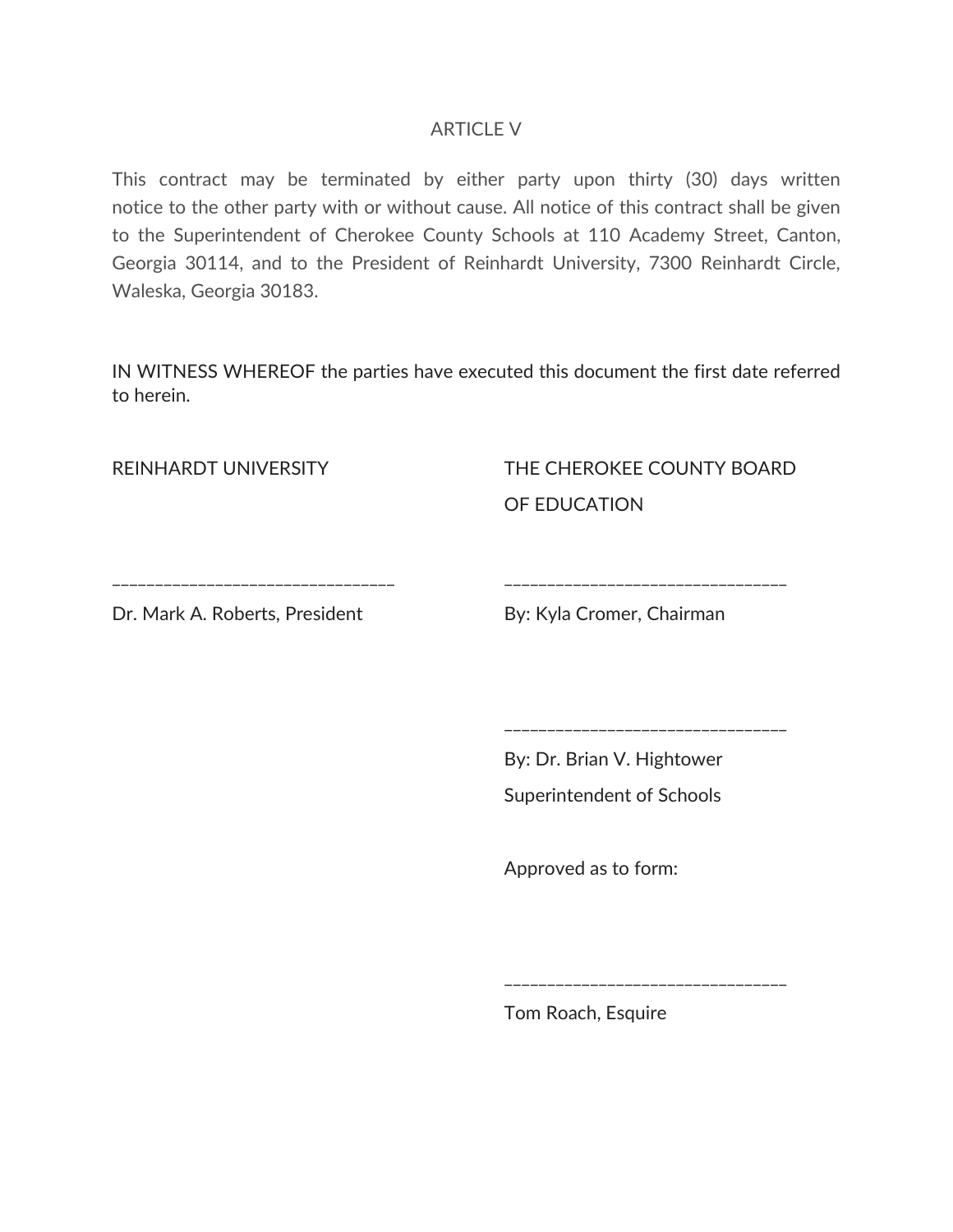#### PARTNERSHIP AGREEMENT

#### BETWEEN

#### THE CHEROKEE COUNTY BOARD OF EDUCATION

#### AND

#### THE CHEROKEE OUTDOOR YMCA

#### AND

#### G. CECIL PRUETT COMMUNITY CENTER FAMILY YMCA

#### AND

#### METRO ATLANTA YMCA

This agreement entered into on this  $47<sup>th</sup>$  day of March, 2016 21<sup>st</sup> day of April, 2022 by and between

The Cherokee County Board of Education, hereinafter referred to as the "School Board"

And

The Cherokee Outdoor YMCA, hereinafter referred to as "Outdoor YMCA"

And

G. Cecil Pruett Community Center Family YMCA hereinafter referred to as "Family YMCA"

And

The Metro Atlanta YMCA hereinafter referred to as "Metro Atlanta YMCA."

WHEREAS, the School Board's mission is to enable all students to become contributing citizens who can communicate effectively, gather and use information, make responsible decisions and adapt to the challenges of the future educate the emerging generation through learning environments designed to increase the performance of all students, and

WHEREAS, one of the School Board's Major System Priorities is to increase parental and community involvement through public engagement policies and practices that treat parents, businesses, community-based organizations and agencies, local institutions of higher learning and other public entities as true partners in the educational process District's Priority Areas is Family, Partner and Community Engagement, and

WHEREAS, the YMCA is an association of volunteers, members and staff open to serving all, providing programs and services which develop spirit, mind and body, and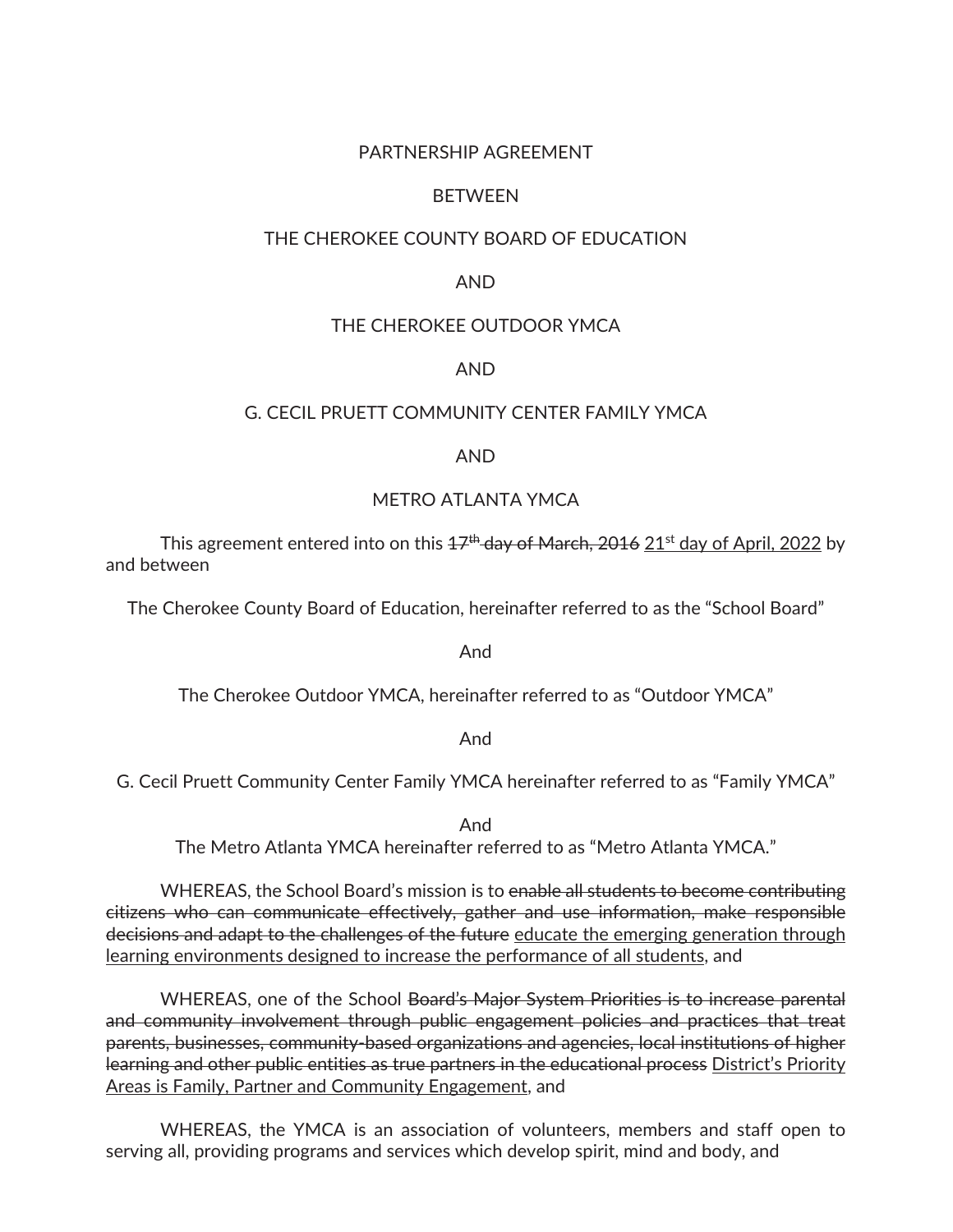WHEREAS, the Metro Atlanta YMCA has available multiple branches in the metro-Atlanta area providing for people at any life stage, the best solution for every day quality time that promotes personal, family and community well-being, and

 WHEREAS, the Metro Atlanta YMCA provides mission-driven menus of daily activities: that unite people and foster inclusion of the underserved; and that develop spirit, mind and body and adapt well to participants of all ages, abilities, faiths, beliefs and incomes, and

WHEREAS, The Metro Atlanta YMCA has, as well as the availability of financial assistance based on need, one-on-one instruction, coaching and monitoring for adults utilizing THE COACH APPROACH- An exercise Support Process® program.

Now therefore in consideration of the covenants and conditions set forth herein the parties agree as follows:

#### ARTICLE I

The parties agree that the foregoing recitals are true and correct and incorporated herein by reference

#### ARTICLE II

The School Board:

1. Transportation Department will work cooperatively with YMCA officials in order to arrange for a bus lease agreement for the YMCA summer program.

2. Will provide continued use of school facilities, as available, for YMCA programs. In the event such facilities/areas being utilized by the YMCA are needed for additional educational buildings/classrooms, the School System will provide a comparable site with appropriate improvements for utilization by Cherokee County School System students and the YMCA.

3. Will pursue the opportunity for additional school/YMCA recreational facility partnerships throughout the county.

4. Office of Educational Programs, Student Support, and Professional Development will assist in the development of curriculum pertaining to outdoor issues as well as joint grant opportunities.

5. Will promote YMCA programs through existing communication channels, as permitted by School Board policy.

6. Shall consider the opportunity for a joint site/facility development when determining the needs/location of future school site(s).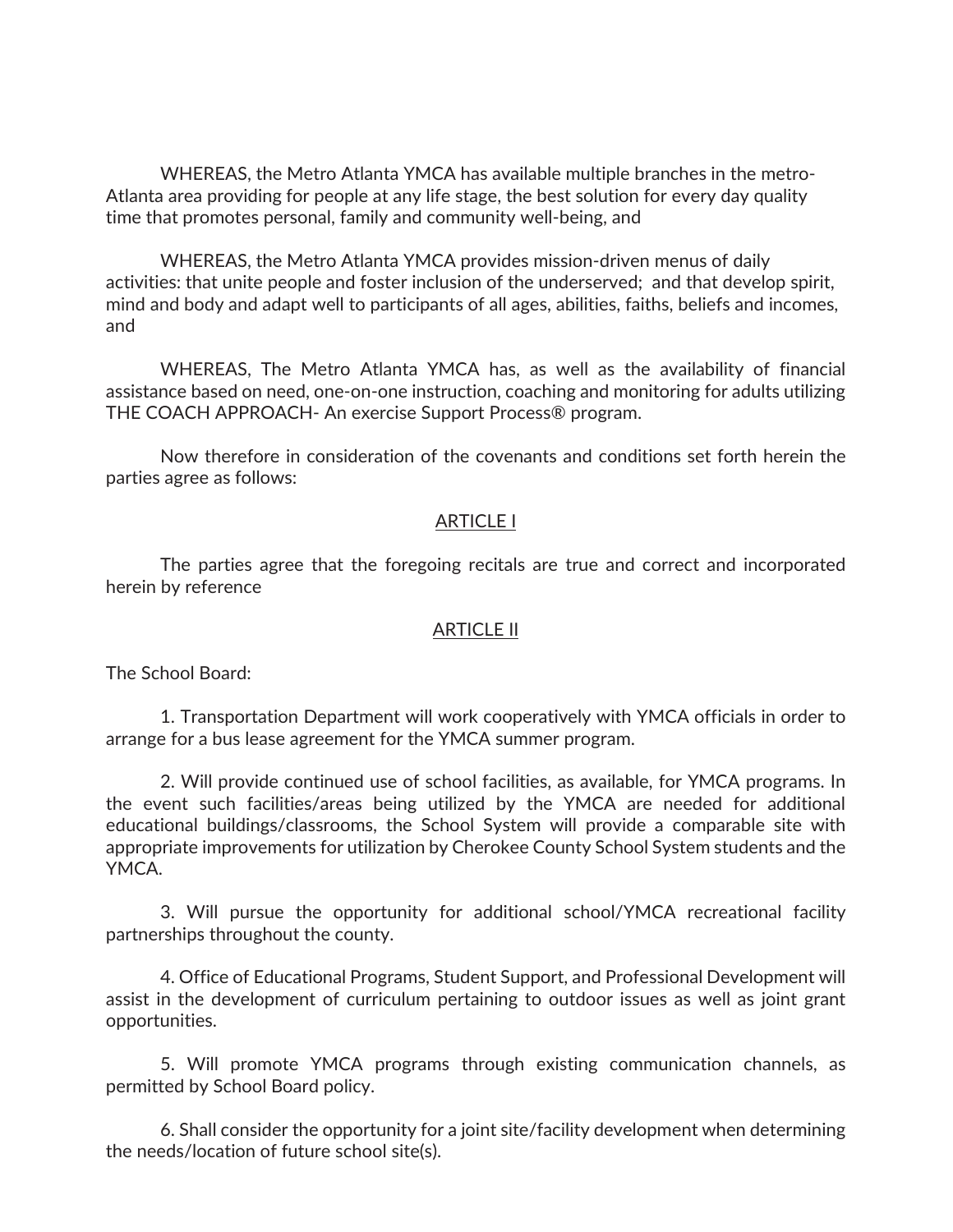7. Will pursue the opportunity for the YMCA to install a sprinkler system at Liberty ES recreation fields, including joint (PTA/YMCA) fundraising efforts in this regard. YMCA will be required to set a separate water meter and pay any bills relative to irrigation water consumption.

8. Will encourage School Board employees to explore involvement with the Metro Atlanta YMCA as an option for family recreation, skill building and health enhancement.

9. Will post a page dedicated only to the Metro Atlanta YMCA on the School Board's intranet following the suggested wording, layout and design attached in Appendix A.

10. Will position the collaboration with the Metro Atlanta YMCA as a wellness partnership and refrain from the use of the word "discount" or posting the Metro Atlanta YMCA among for-profit retailers who offer employee discounts.

11. Will confirm enrolled employees are currently active employees and eligible for the reduced rate.

12. Will collaborate on the preparation of joint promotional efforts regarding the Metro Atlanta YMCA affiliation including the content and cost division of such efforts. Use of each party's name must be specifically approved in writing by the authorized representative of each party in advance of the release of any promotional materials.

13. Will support the YMCA's efforts to educate elementary-age students regarding childhood obesity through its Youth Fit for Life (YFFL) program, which is predicated on a wellness curriculum offered within the context of After School Programs at local elementary schools.

14. Will provide for use of facilities, school staff to be trained as YFFL program instructors, and partner with the YMCA to seek funding to support the YFFL program.

15. Will only provide YFFL to students with the supervision and approval of the YMCA; and, use the YFFL brand only following prior written permission by the YMCA of Metro Atlanta, Inc.

13. Provide scholarships, using federal grants, for students in need identified by CCSD to participate in YMCA summer programs.

#### ARTICLE III

Outdoor YMCA:

1. Will work cooperatively with the School Board's Transportation Department to arrange for a bus lease agreement and will provide proof of insurance, compensation for mileage and drivers.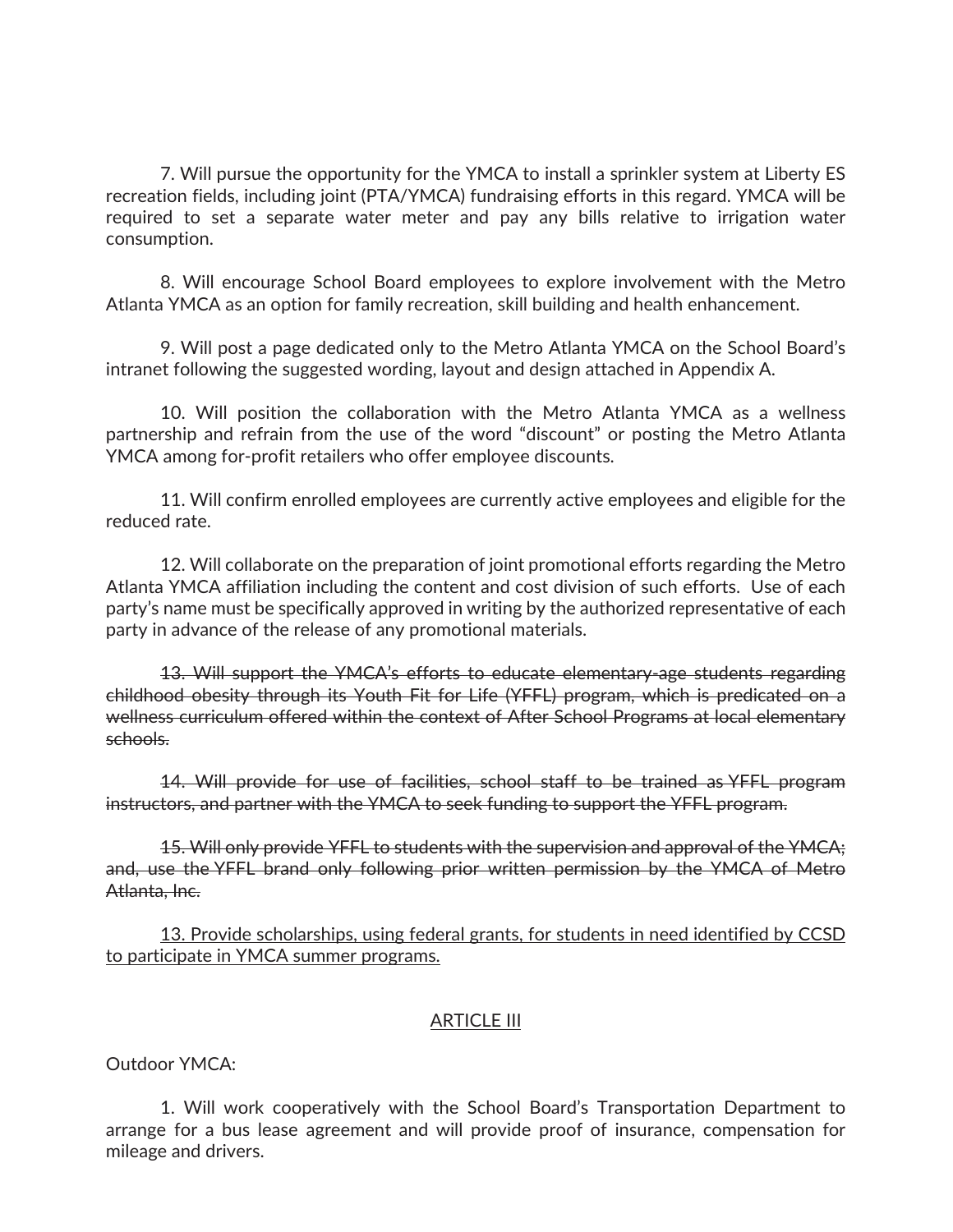2. Will provide the opportunity for outdoor education field trip programs; including scholarships for low income situations and expansion to more focused programs for middle school/high school (water quality issues and opportunities and internships).

3. Will abide by the rules and regulations contained in the facility use contract at each facility and those contained in the Community Use of System Facilities Policy (KG), including custodial, utility and supervisory fees when applicable.

4. Will pursue the opportunity for additional school/YMCA recreational facility partnerships throughout the county.

5. Will provide for installation of a sprinkler system at Johnston ES soccer field:

Will at its expense provide for the installation of a sprinkler system and new turf at Johnston ES soccer field.

Will provide a separate water meter (as funds become available) and pay any water bills relative to irrigation water consumption.

Will secure contractor and supervise construction of the field improvements (all work will be approved in advance with Johnston ES administration and the Office of Support Services and Facilities/Construction Management).

Will maintain the Johnston ES playing field in a good and safe condition. Maintenance shall include, but not be limited to, weed control, aeration, topdressing, over seeding, fertilizing, turf repair and other improvements as may be necessary to maintain field in good condition.

Upon discovery of damages, both parties shall meet in order to confirm who is responsible for damages and the extent of work required repairing damages. The appropriate party shall be responsible for the cost and repair of the field. The YMCA will supervise the repairs by a mutually agreed upon contractor.

Will limit the use of the gym and field to Saturdays from 8:00 a.m. to 9:00 p.m., Sundays from 1:00 p.m. to 6:00 p.m. and weekdays from 5:30 5:00 p.m. to 9:00 p.m. Field use during the summer shall be limited to Monday through Saturday from 8:00 a.m. to 9:00 p.m. and Sundays from 1:00 p.m. to 6:00 p.m. A mutually agreed upon period of time will be set aside during each summer for turf recovery and maintenance. Summer use of gym will be limited to four weeks, Monday through Friday from 7:00 a.m. to 6:30 p.m. The schedule will be agreed to by both parties.

6. Will continue to allow the School Board use of YMCA facilities for meetings, as available.

7. Shall consider the opportunity for a joint site/facility development when determining the needs/location of future YMCA site(s).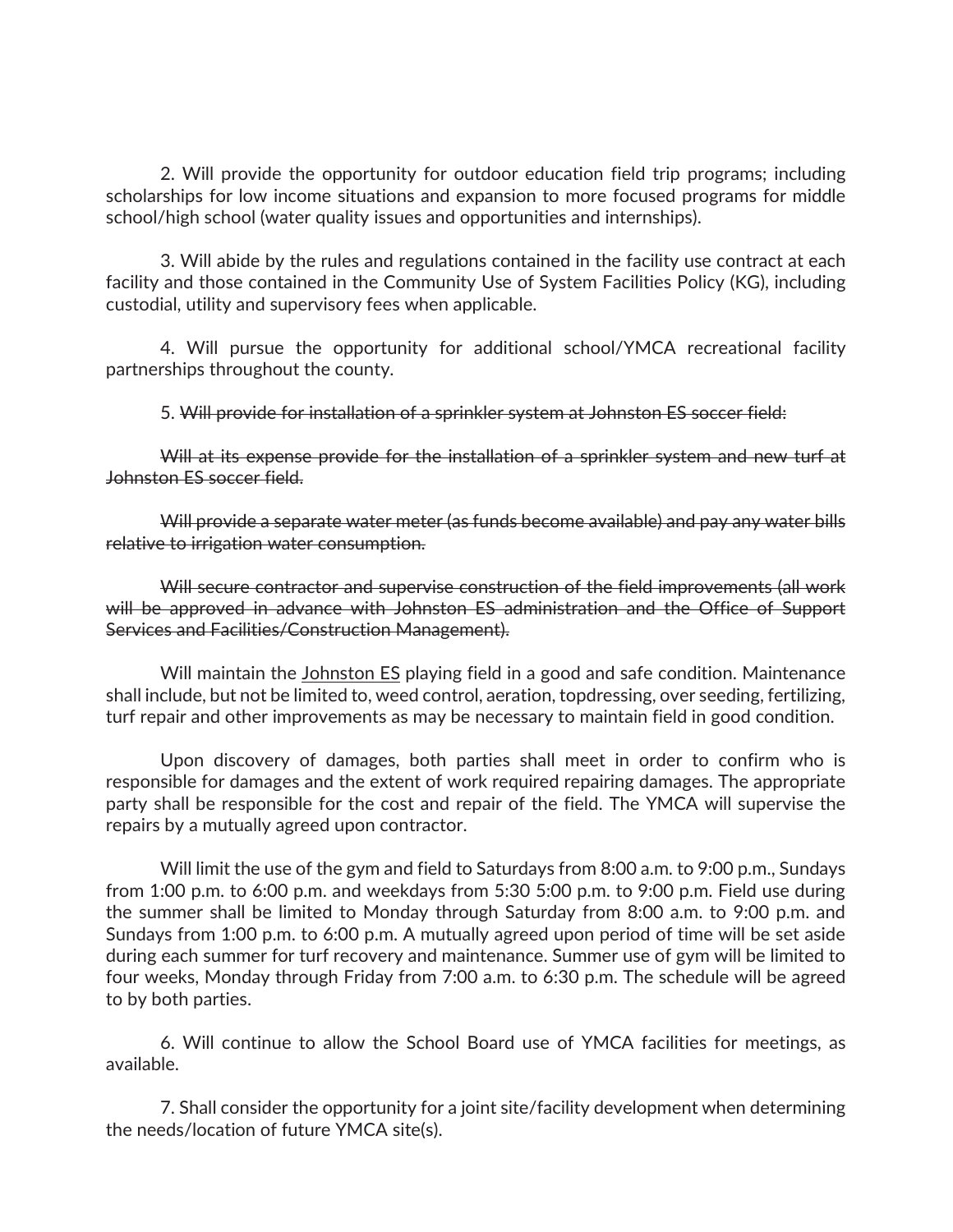8. Will provide an informational packet to administrators, including field trip opportunities and the Outdoor Education Program.

9. Will pursue the opportunity for installation of a sprinkler system at Liberty ES recreation fields, including joint (PTA/YMCA) fundraising efforts in this regard.

10. Will accept all children/interested participants for participation within its programs without regard to their gender, race, political affiliation, age, national origin or handicapping condition. Children/participants with handicaps must be provided all necessary levels of supervision and must be included within the activities of the partnering organization. As a result of this partnership agreement, the YMCA must adhere to all local, State or Federal laws regarding education.

11. Will pursue joint grant opportunities in both parties' best interest.

### 12. Accept students identified by CCSD to participate in YMCA summer programs funded by scholarships provided by CCSD using federal grants.

## ARTICLE IV

Family YMCA:

1. Will work with School District middle/high school teenagers to develop youth programs for the Teen Center at the Family YMCA.

2. Will develop a learn-to-swim program for interested elementary students.

3. The YMCA will provide the research-based and tested Youth Fit for Life curriculum for use in elementary After School Programs (ASP), will provide training for ASP instructors, supervision of the program, student testing and evaluation, supplies, start-up funding and collaborate with the School Board to seek additional funding for the program.

3. Will accept all children/interested participants for participation within its programs without regard to their gender, race, political affiliation, age, national origin or handicapping condition. Children/participants with handicaps must be provided all necessary levels of supervision and must be included within the activities of the partnering organization. As a result of this partnership agreement, the Family YMCA must adhere to all local, State or Federal laws regarding education.

4. Will pursue joint grant opportunities in both parties' best interest.

5. Accept students identified by CCSD to participate in YMCA summer programs funded by scholarships provided by CCSD using federal grants.

## ARTICLE V

Metro Atlanta YMCA: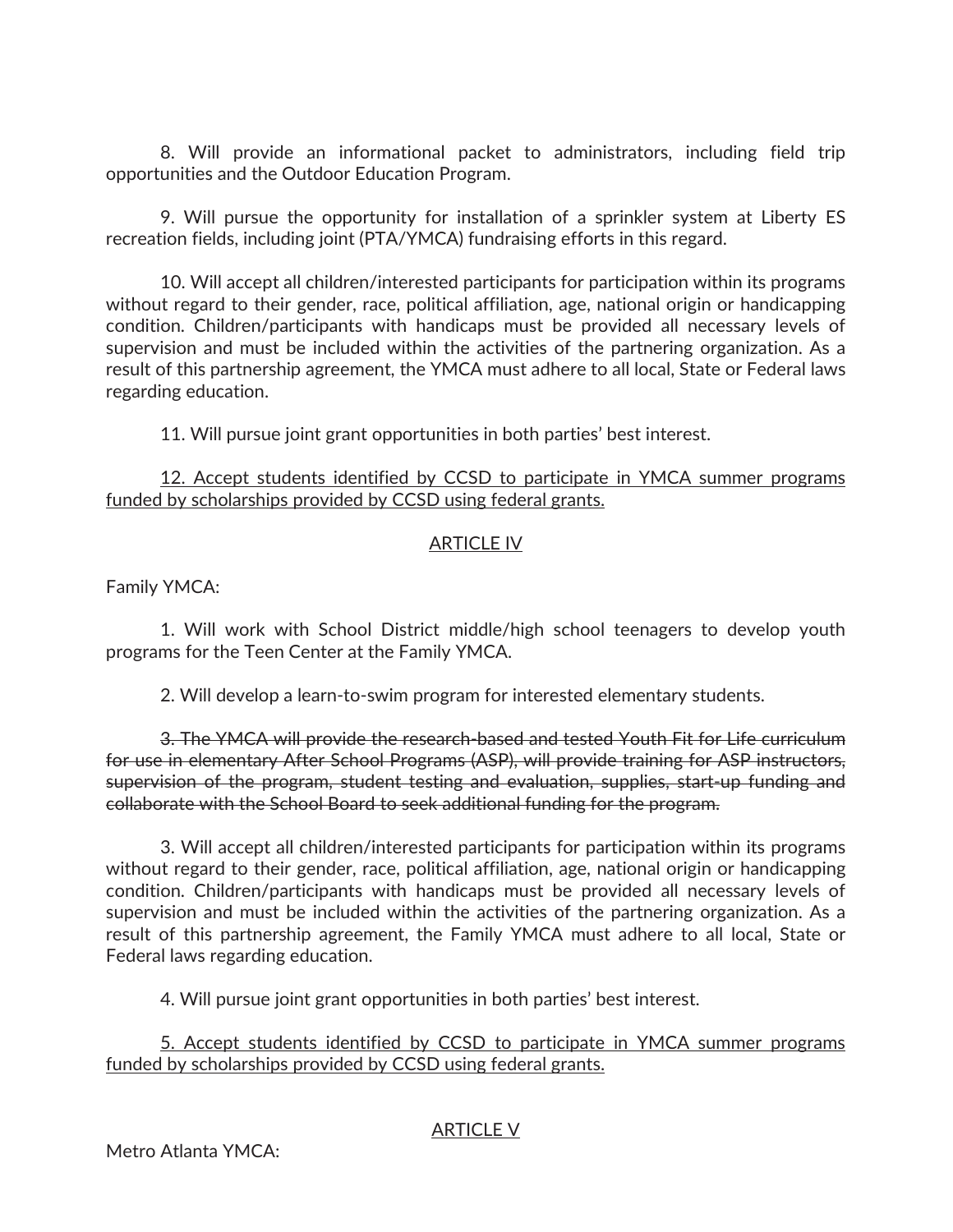1. Will reduce standard monthly rates for School Board adult employees (18 years of age and older) to the following:

## **Monthly rates:**

- Family  $$80$
- Adult  $(30-64)$  \$49
- $\bullet$  Young Adult (19-29) \$30
- Senior Adult (65 plus) \$48
- $\bullet$  Senior Family (one over 65) \$66
- $\cdot$  Teen (13-18) \$16
- Youth  $$13$

This rate requires employees to pay monthly by credit card or bank draft. The Metro Atlanta YMCA reserves the right to make rate increases; the increases will be added to the existing reduced rates and assess traditional joining fees: \$69 for single person memberships and \$99 for multi-person memberships. The employee must go to the School Board Intranet page/link to access the reduced-rate membership.

2. Will create for the School Board intranet a page with information about YMCA locations and programming and a link to request the reduced monthly rates.

3. Will create a house account with no fees attached for the School Board that will act as the existing member household that is referring any employees who wish to join at the up to 20% reduced rates. Existing employees who are already members and qualify for the member referral campaign can self-identify their desire to refer a new employee; the YMCA will connect these employee households instead of using the house account, so existing employees can also benefit. The YMCA will not automatically reduce the rates of any current employees who are members, as this would constitute a discount.

4. Will check on a monthly basis that all eligible or existing members are current employees.

5. Will collaborate on the preparation of joint promotional efforts regarding this affiliation including the content and cost division of such efforts. Use of each party's name must be specifically approved in writing by the authorized representative of each party in advance of the release of any promotional materials.

6. Metro Atlanta YMCA shall indemnify, defend and hold harmless the School Board, as well as each entity's officers, directors, employees, agents, affiliates and subsidiaries together with their successors and assigns from and against any and all liability, claims, demands damages, losses, expenses, obligations, actions or causes of action (including reasonable attorney fees) which the School Board, might sustain, pay or suffer, by reason of any act, omission or negligence by Metro Atlanta YMCA, its employees, agents, successors or assigns, or anyone claiming under it or through it or them, or resulting from any breach, violation or nonperformance or any covenant, condition or agreement herein contained, including, but not limited to, claims arising from or alleged to have arisen in whole or in part as a result of injury sustained by a School Board employee while participating in exercise activities at a Metro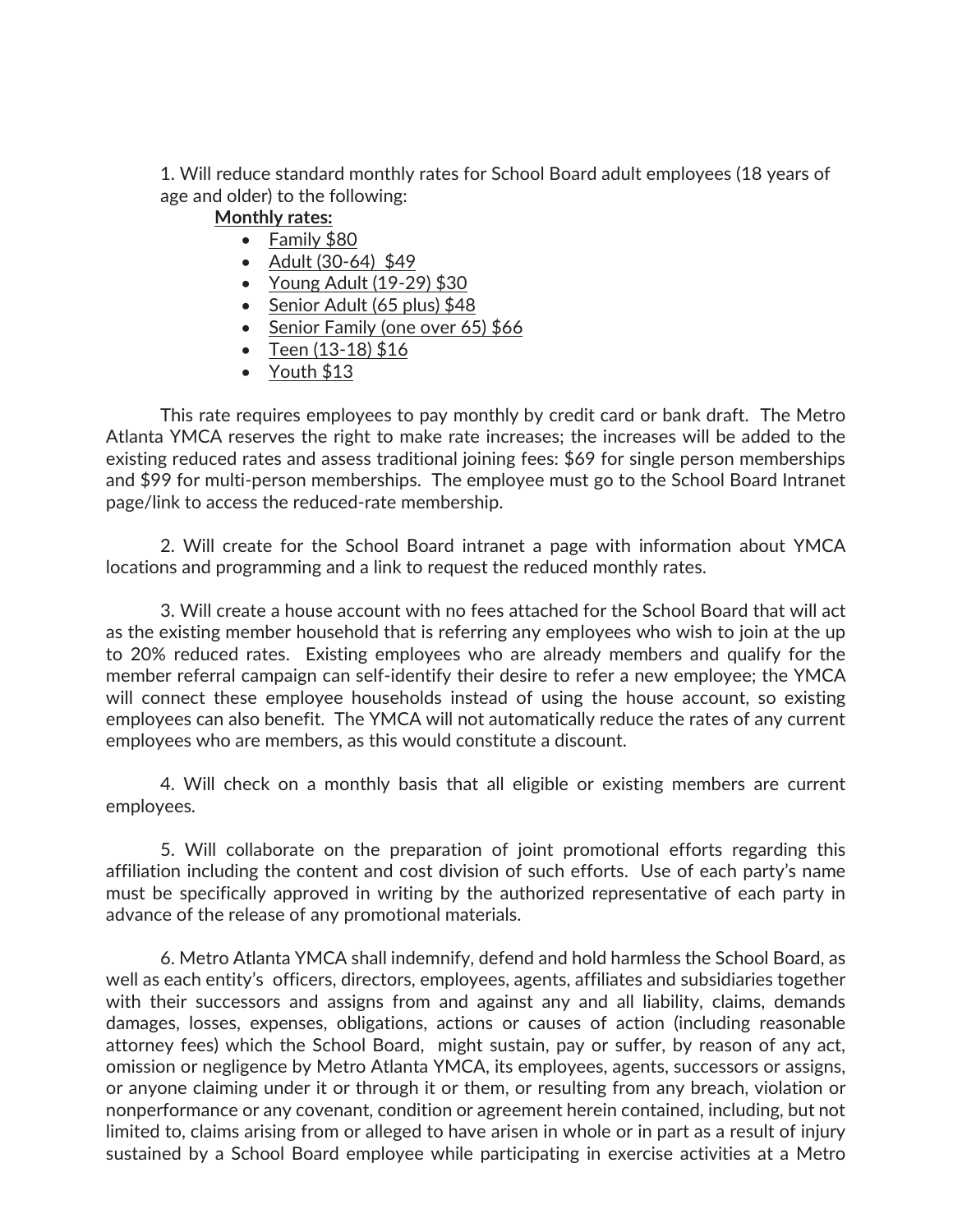Atlanta YMCA location or through participation in THE COACHAPPROACH® exercise support program.

#### ARTICLE VI

Facility use/rental fees will be waived (utility, custodial and supervisory fees will be charged when applicable) in all of the aforementioned requests for facility use. Both parties will abide by a bus lease agreement under which the school district is reimbursed for the actual expenses of operating the buses and where the Cherokee County School Board will be listed as an additional insured on the liability policy.

#### ARTICLE VII

The term of this contract is March 17, 2016 through March 17, 2017 April 21, 2022 through April 21, 2023. This contract shall automatically renew for additional terms not to exceed five years unless either party notifies the other at least 60 days prior to renewal date.

#### ARTICLE VIII

This contract will not be terminated by either party during the first year of the term. All notice of this contract shall be given to the Superintendent of Cherokee County Schools at 110 Academy Street, PO Box 769, Canton, Georgia 3011469, and to the Director, Cherokee Outdoor YMCA, 201 East Bells Ferry Road, Woodstock, Georgia 30189 and Branch Executive, G. Cecil Pruett Community Center Family YMCA, 151 Waleska Street, Canton, GA 30114.

IN WITNESS WHEREOF the parties have executed this document the first date referred to herein.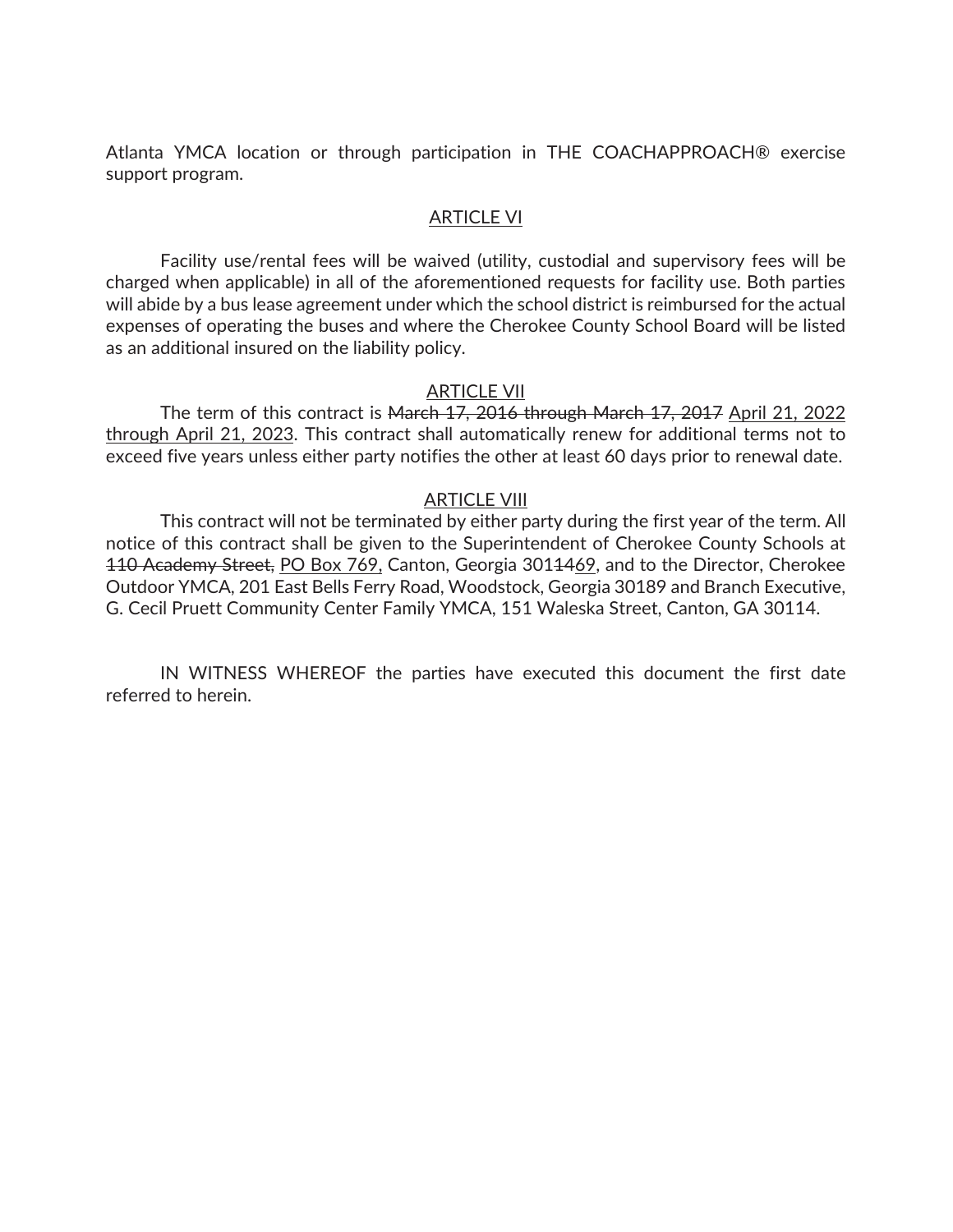CHEROKEE OUTDOOR YMCA, G. CECIL PRUETT COMMUNITY CENTER FAMILY YMCA, METRO ATLANTA YMCA

#### THE CHEROKEE COUNTY BOARD OF EDUCATION

\_\_\_\_\_\_\_\_\_\_\_\_\_\_\_\_\_\_\_\_\_\_\_\_\_\_\_\_\_\_\_\_\_ By: Chairman

By: Kyla Cromer, Chairman

\_\_\_\_\_\_\_\_\_\_\_\_\_\_\_\_\_\_\_\_\_\_\_\_\_\_\_\_\_\_\_\_\_

\_\_\_\_\_\_\_\_\_\_\_\_\_\_\_\_\_\_\_\_\_\_\_\_\_\_\_\_\_\_\_\_\_

\_\_\_\_\_\_\_\_\_\_\_\_\_\_\_\_\_\_\_\_\_\_\_\_\_\_\_\_\_\_\_\_\_

\_\_\_\_\_\_\_\_\_\_\_\_\_\_\_\_\_\_\_\_\_\_\_\_\_\_\_\_\_\_\_\_\_ By: Rommel RitaRita Executive Director, Cherokee Outdoor

YMCA and G. Cecil Pruett Community Center Family YMCA

By: Dr. Brian V. Hightower Superintendent of Schools

Approved as to form:

Tom Roach, Esquire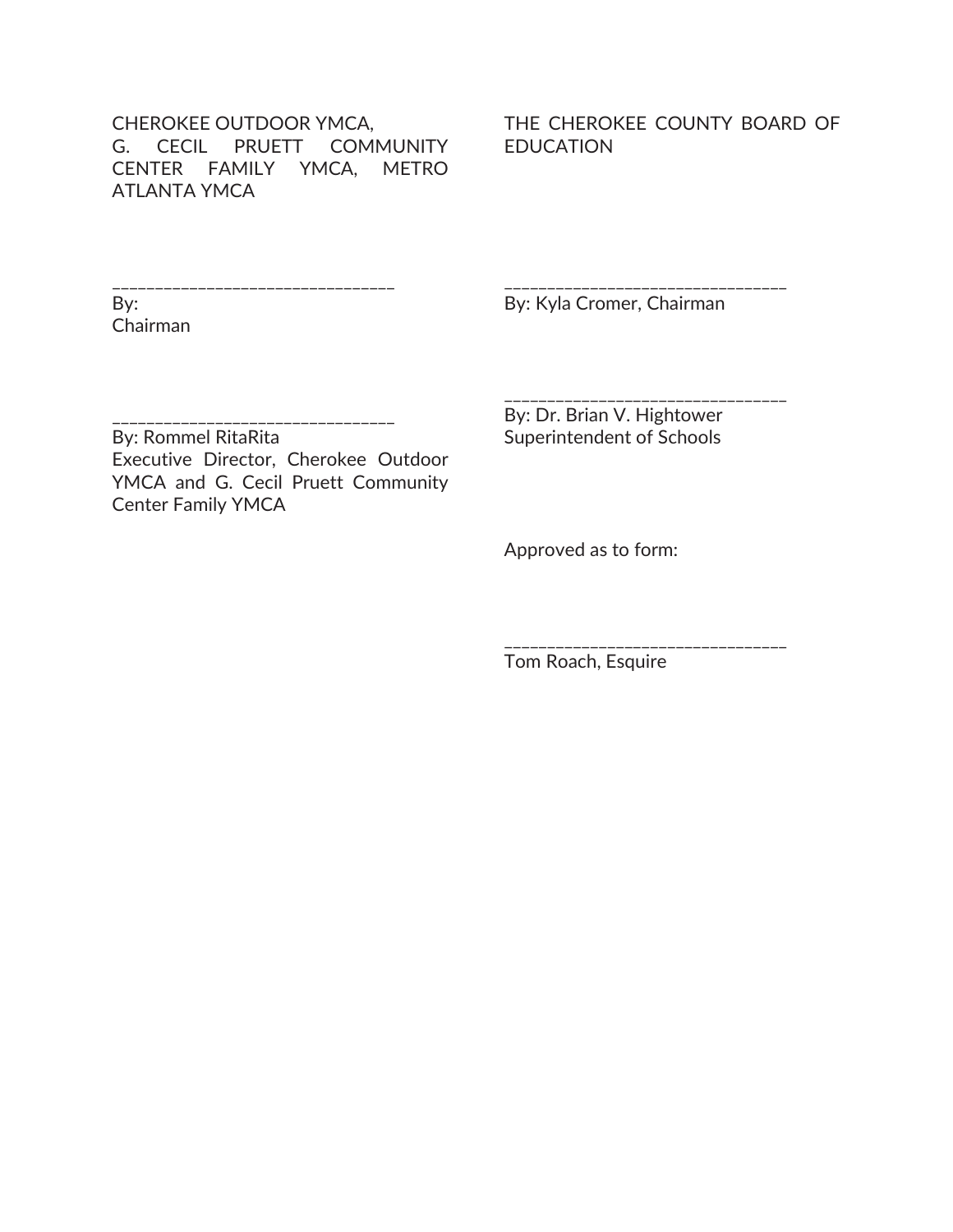## APPENDIX A

## **YMCA**

Cherokee County Board of Education and the YMCA of Metro Atlanta are partnering to create a healthier community. To take advantage of these reduced rates, click on the Get Started link below to begin the Referral Process. These reduced rates\* will only be available by clicking on the Get Started link below.

- $\bullet$  Family \$80
- Adult  $(30-59)$  \$49
- Young Adult  $(19-29)$  \$30
- $\bullet$  Two Adults \$75
- Senior Adult (60 plus)  $$48$
- Senior Family (one over 60)  $$66$
- Teen  $(13-18)$  \$16
- Youth  $$13$

After following the link and creating your account online, all you need to do is go into the Y location of your choice, complete the needed paperwork and have your picture taken for your permanent card.

### Get started

\* This offer is valid for referred individuals who are new facility members of the Metro Atlanta YMCA or for previous Metro Atlanta Y members whose termination date either precedes the campaign start date or has lapsed by at least 90 days since the campaign start date. Member referral rates require annual or semi-annual paying members to switch to a continuous payment method. Rates of current financial assistance members will not be further lowered.

This offer has no cash value, may not be used with financial assistance rates lower than the published member-referred rates, and cannot be combined with any other certificate, voucher, charge item or corporate third party pays, or grandfathered rate. Any future price increases will be assessed on this reduced base rate.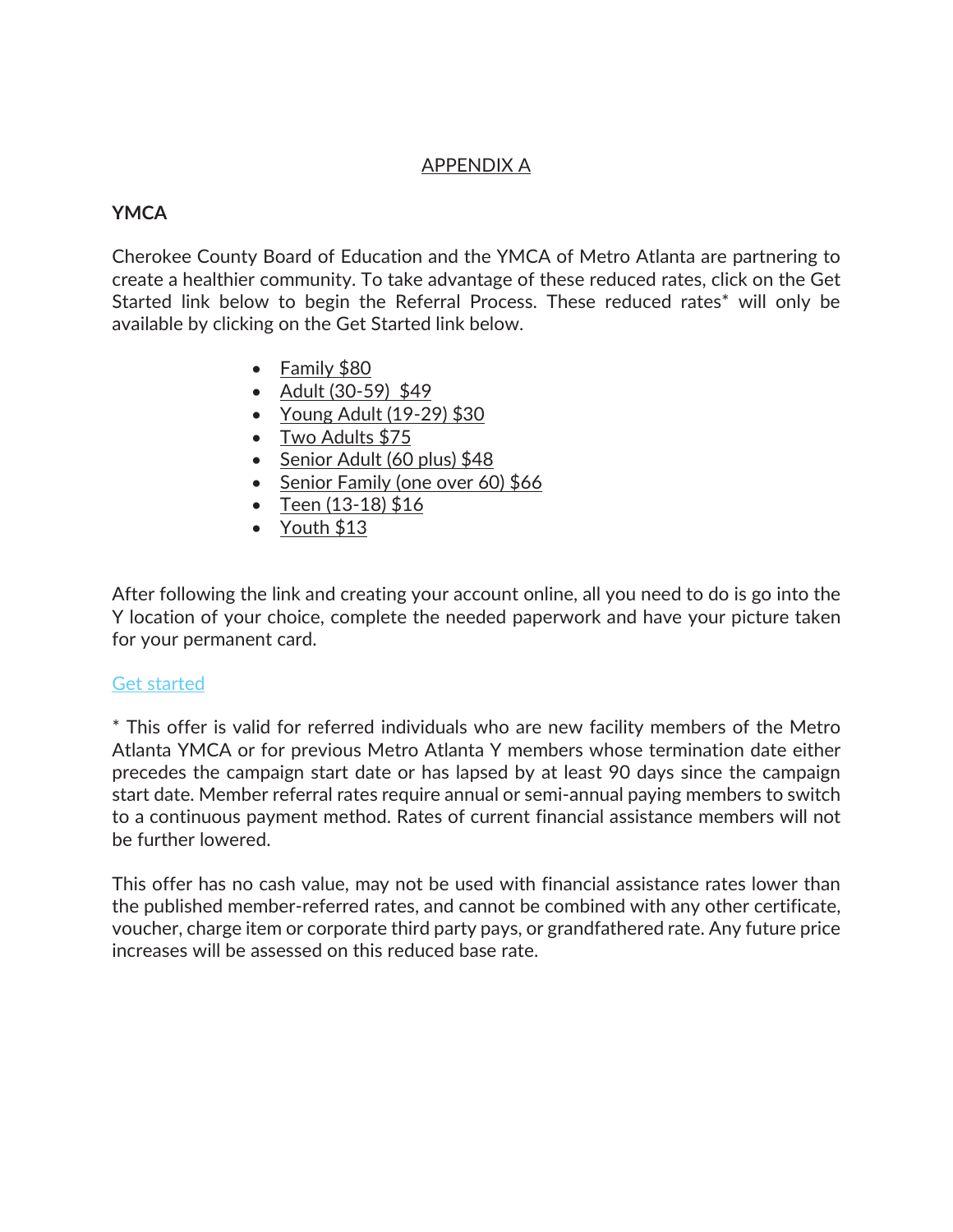## PARTNERSHIP AGREEMENT

## **BETWEEN**

## THE CHEROKEE COUNTY BOARD OF EDUCATION

## AND

## REVOLUTION CHURCH

This Partnership Agreement is entered into on this 21st day of April, 2022, by and between the Cherokee County Board of Education, hereinafter referred to as the "School Board" and Revolution Church.

WHEREAS, the School Board's mission is to educate the emerging generation through learning environments designed to increase the performance of all students; and,

WHEREAS, one of the School District's Priority Areas is Family, Partner and Community Engagement; and,

WHEREAS, Revolution Church believes in loving your neighbor as yourself and lives that mission through outreach work including serving members of the Cherokee County community who are in need.

Now therefore, in consideration of the covenants and conditions set forth herein the parties agree as follows:

## **ARTICLE I**

The parties agree that the foregoing recitals are true and correct and incorporated herein by reference

## ARTICLE II

The School Board will:

1. Promote Give a Kid a Chance programs and events, which are now under the leadership of Revolution Church, through existing communication channels, as permitted by School Board policy.

2. Continue to provide use, as space permits, of two mobile classrooms at the ACTIVE Academies campus for storage for the Give a Kid a Chance program at no charge.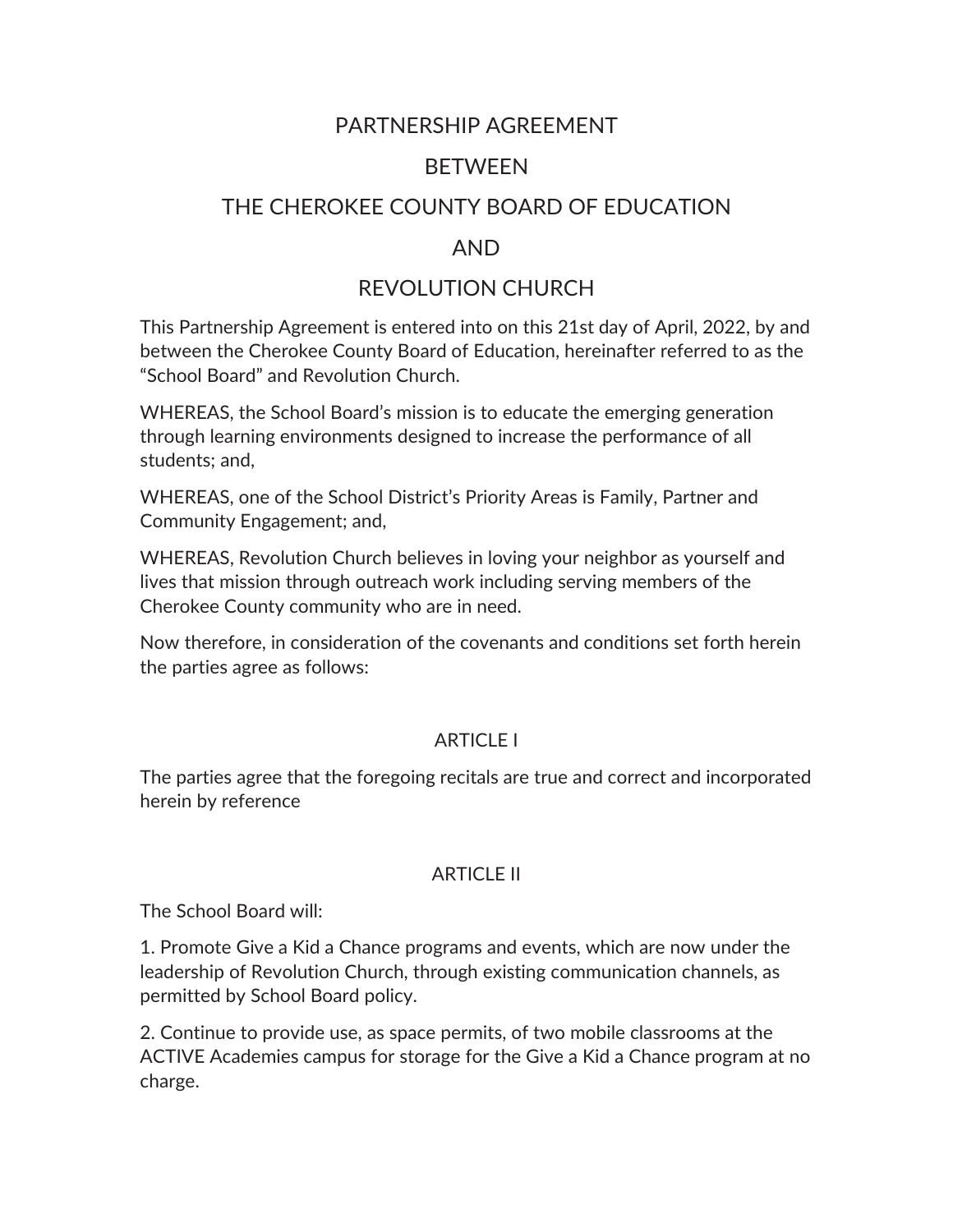3. Provide the use of and access to CCSD's teacher resource center for the Give a Kid a Chance program.

4. Allow Give a Kid a Chance applications to be made available to school counselors and other appropriate parties and copies to be made for eligible children.

5. If needed, allow the Give a Kid a Chance distribution events to be held in CCSD facilities with special consideration to be given to waiving applicable fees.

6. When the Office of School Operations receives in-kind donations of items suitable for the Give a Kid a Chance event, Revolution Church will arrange to pick up those donations for distribution at the events.

7. The Office of School Operations will regularly communicate to Revolution Church information about new opportunities to help students in need, such as through care closets, food drives, holiday gift drives, etc.

8. Abide by the rules and regulations contained in the facility use contract at Revolution Church and those contained in its policies relative to facility use, including custodial, utility and supervisory fees when applicable.

## ARTICLE III

Revolution Church will:

1. Contact the school counselors or other appropriate personnel to explain the purpose of the Give a Kid a Chance event and then electronically distribute application forms and information to those individuals.

2. Gather completed Give a Kid a Chance applications from schools to be used for registration for the event and contact the families with event information once registration is processed.

3. Conduct a Give a Kid a Chance event prior to the beginning of school so that Cherokee County school-age children who are registered to attend school will receive backpacks filled with school supplies. Other donations and free activities and services available at the event will vary based on donations and participation by other nonprofit organizations.

4. Distribute any classroom supplies (glue sticks, pencils, etc.) leftover after the event to Pre-K classes prior to the start of the new school year.

5. Accept all children/interested participants for participation within the Give a Kid a Chance program without regard to their gender, race, political affiliation,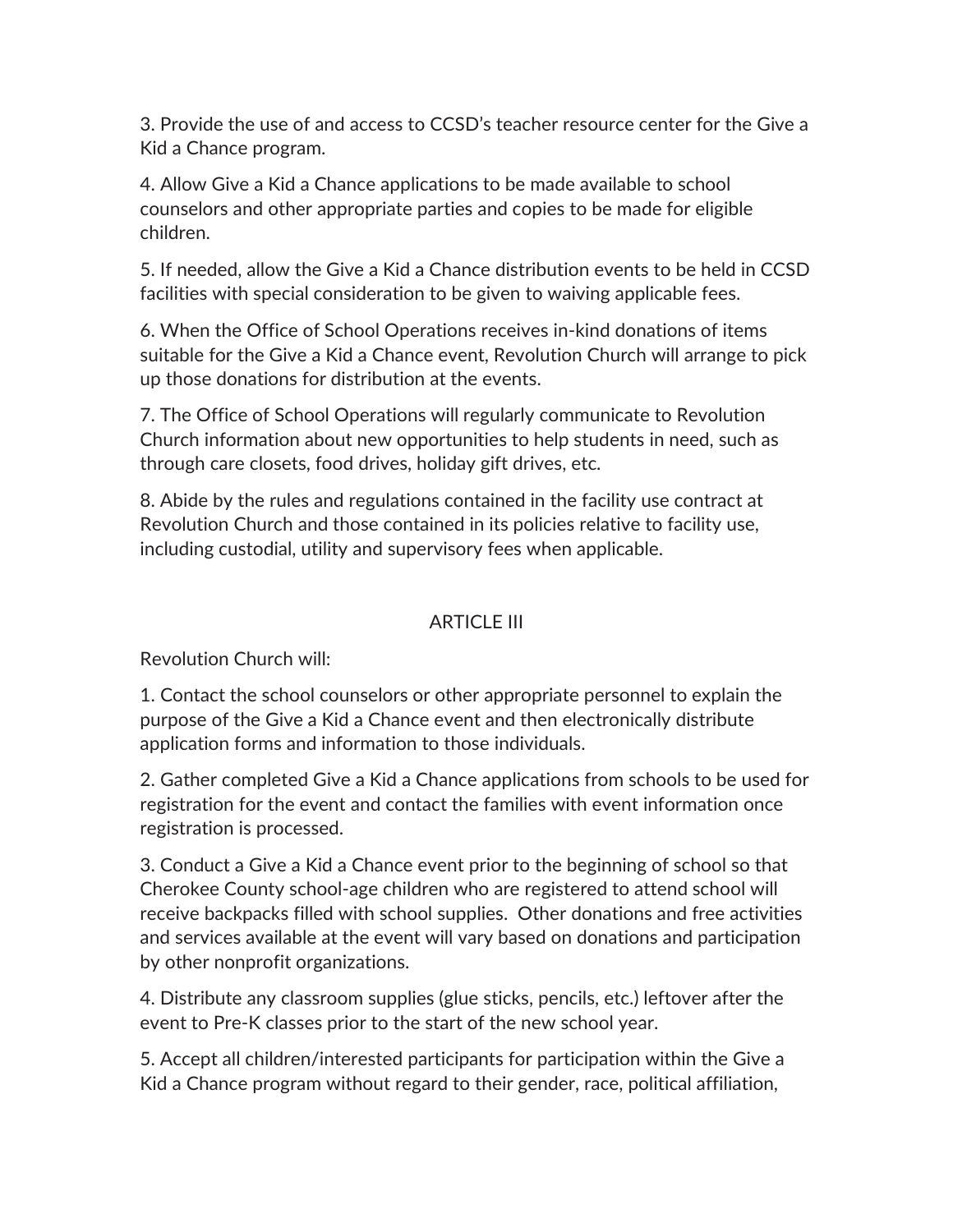age, national origin or handicapping condition or any other discrimination recognized and prohibited by State or Federal Law.

6. In regard to all other partnership activities, Revolution Church will not discriminate against any participant because of race, national origin, age or disability. As Revolution Church is a private, religious entity, it is not subject to laws that public entities are subject to such as, but not limited to, IDEA Rehabilitation Act of 1973 and ADA.

7. Agree to hold harmless and indemnify the School Board against any claims, demands, losses or damages, including reasonable attorney's fees, in regard to the Give a Kid a Chance event that may arise as a result of this agreement.

8. Sponsor breakfast at the monthly Principal's Meeting in April each year and share an update on Give a Kid a Chance and other programs supporting CCSD students in need.

9. Abide by the rules and regulations contained in the facility use contract at each school facility and those contained in the Community Use of System Facilities Policy (KG), including custodial and supervisory fees when applicable.

## ARTICLE IV

The term of this non-binding agreement is April 21, 2022 through April 21, 2023, and shall automatically renew for additional terms not to exceed five years unless either party notifies the other at least 60 days prior to renewal date.

## ARTICLE V

This non-binding agreement may be terminated by either party upon thirty (30) days written notice to the other party with or without cause. All notice of this non-binding agreement shall be given to the Superintendent of Cherokee County Schools at P.O. Box 769, Canton, GA 30169, and to the Missions Minister of Revolution Church at 125 Union Hill Trail Canton, GA 30115.